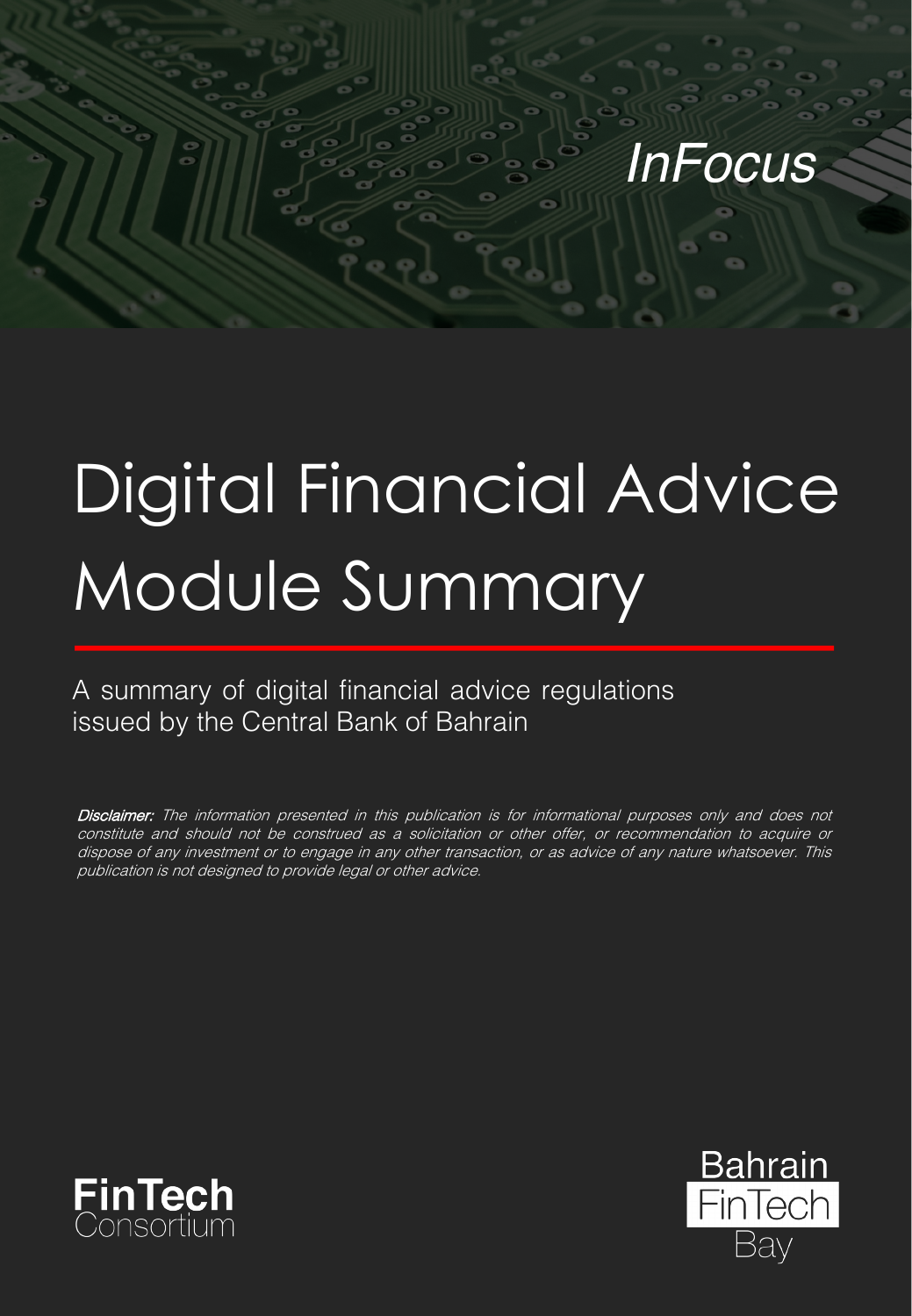# **INTRODUCTION**

On January 21st 2019, the Central Bank of Bahrain (CBB) issued draft regulations (14 pages) on the provision of digital financial advice (also referred to as robo-advisory). The document is directed towards digital financial advice providers alongside banks and investment firm licensees that are looking to offer such advice digitally. This module is available under the CBB Rulebook Volume 1 (Conventional Banks), Volume 2 (Islamic Banks), and Volume 4 (Investment Businesses). The CBB will be accepting feedback for Volume 1 and 2 modules until February 20, 2019; whereas Volume 4 module's deadline for feedback is February 21, 2019.

### **DEFINITIONS**

#### Algorithms

A set of mathematical rules that translates the data entered into a system through financial modelling techniques to generate financial advice.

#### Digital Financial Advice

The provision of financial advice through the use of technology (also commonly known as robo-advice or automated advice). Digital financial advice is subjected to a comprehensive governance and controls framework as the technology is based on algorithms and assumptions that translate consumer inputs into financial advice.

# **Key Themes**

#### Governance of digital financial advice process

Licensees providing digital financial advice must have detailed and effective oversight of the digital financial advice process and the client-facing tool. Governance of the digital financial advice process involves the identification of system design defining purpose, scope, and algorithms. In regard to algorithms, a testing strategy should be implemented to detect errors, biases, or unauthorized access.

Additionally, the algorithms need to be regularly updated based on changes in the market or regulations. Finally, the algorithms should be prepared for the suspension of digital financial advice in key scenarios such as when there are two or more conflicting answers to risk profiling or an error is detected that could likely result in a breach or consumer loss.

While licensees are obligated to oversee client-facing tools, the CBB also highlighted that the licensees are not allowed to outsource key processes and management of client-facing tools.

#### Technology supporting the digital financial advice tool

The algorithms need to be able to identify clients who would be classified as unsuitable investors. Licensees are required to maintain a regularly updated security policy document that includes details on the IT system supporting the digital financial advice tool, implemented security measures, location of licensee data centers, policies on system monitoring, and external technology partners authorization.

#### Digital financial advice control framework evaluation

The control framework of the digital financial advice tool needs to be tested and evaluated by an external consultant once a licensee initially sets up its system, if any changes have been made to the system, and also every three years.